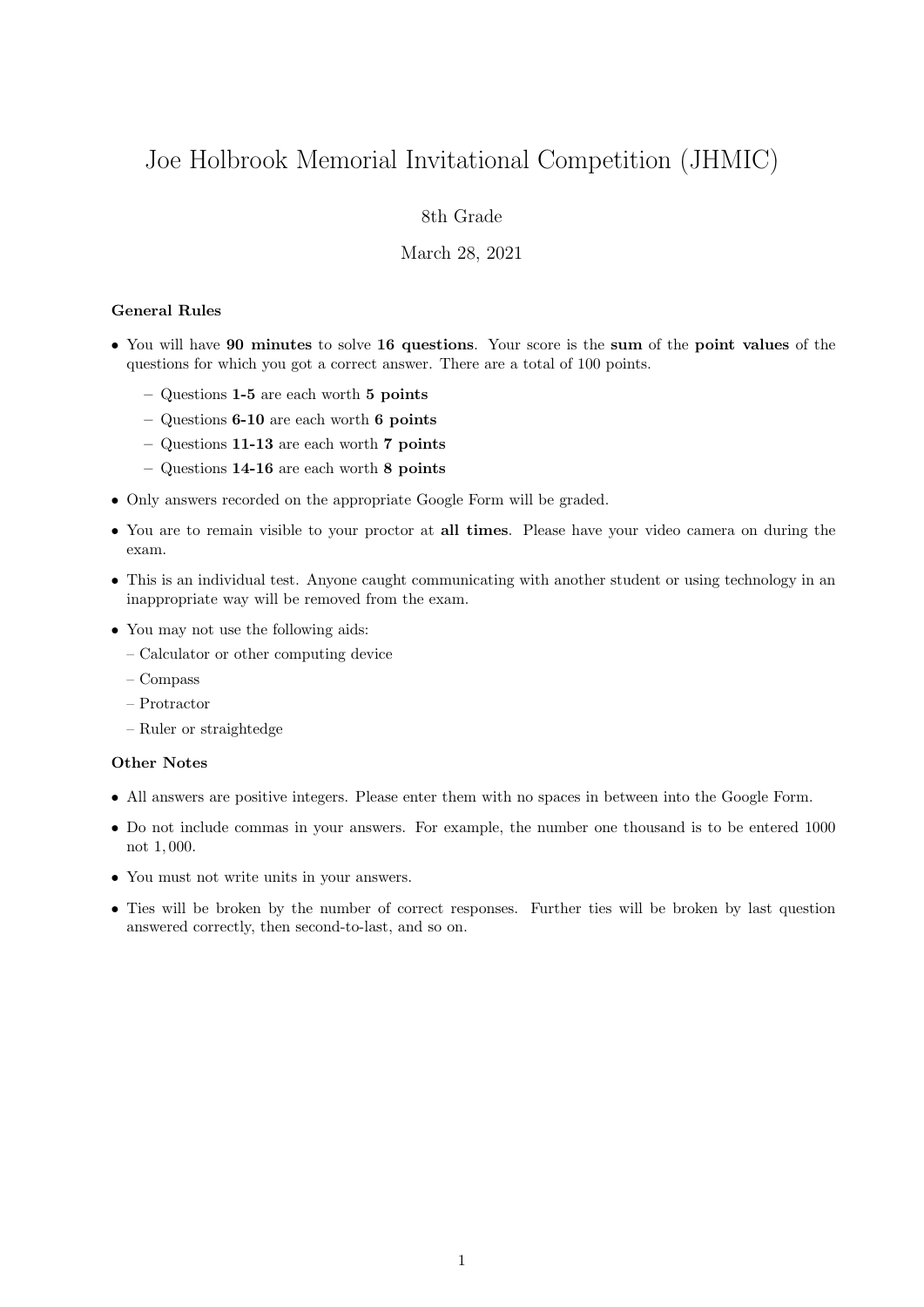- 1. [5 pts] The probability that when a fair six sided die is rolled twice and the numbers rolled are summed, the result is prime, can be written as  $\frac{a}{b}$  in simplest terms. What is  $a + b$ ?
- 2. [5 pts] Fill in the other seven numbers in the following 3 by 3 grid with the numbers from 1-9 excluding 3 and 9 such that the sum of the numbers in each row is equal and the sum of the numbers in each column is equal and each number is used exactly once. Let  $a$  be the product of the four numbers in the corners and b be the sum of the four numbers in the corners. What is  $a + b$ ?



- 3. [5 pts] Let ABC be an isosceles triangle with  $AB = AC$ . Let D be the midpoint of BC, and let E be the midpoint of DC. If  $AB = 7$  and  $AE = 4$ , then compute the square of the area of ABC.
- 4. [5 pts] Let  $\S(k)$  be defined as the number of integers  $1 \le n \le k$  such that  $gcd(k, n) = 1$ . Evaluate:

$$
\S(1) + \S(43) + \S(47) + \S(2021) + 2021
$$

- 5. [5 pts] The five distinct numbers  $a, b, c, d, e$  satisfy the property that the mean of the medians of the five sets  $\{a, b, c, d\}, \{a, b, c, e\}, \{a, b, d, e\}, \{a, c, d, e\},$  and  $\{b, c, d, e\}$  is equal to 1.2 times the median of the five means of these same sets. Given that the median of the original set is 51, what is the sum of its maximum and minimum element?
- 6. [6 pts] Greg writes the numbers 1, 2, 3, 4, 5 onto a blackboard. He writes the expression  $(ab + c)d + e$ onto the board. He tells Nikhil to randomly substitute in the numbers into the five variables such that every number is used. The probability Nikhil's number is even can be written in the form  $\frac{x}{y}$  in simplest terms. What is  $x + y$ ?
- 7. [6 pts] Let there be a clock with two hands, one with length 2 and one with length 1. Greg picks a random time to look at the clock. The probability the area of the triangle formed by the two clock hands at that time is at least  $\frac{1}{2}$  can be written as  $\frac{a}{b}$ , where a, b have a greatest common divisor of 1. What is  $100a + b$ ?
- 8.  $[6 \; pts]$  Let there be a 4 by 4 grid. Define a T-shape as the union of a 1 by m strip and a n by 1 strip such that
	- (a) the two strips are perpendicular
	- (b) the two strips share one cell that is the endpoint of one of the strips but not the other
	- (c) both strips have a length of at least 2

How many  $T$ -shapes are there in the grid? The red shapes below illustrate some valid  $T$ -shapes, while the blue shape is not a valid T-shape.